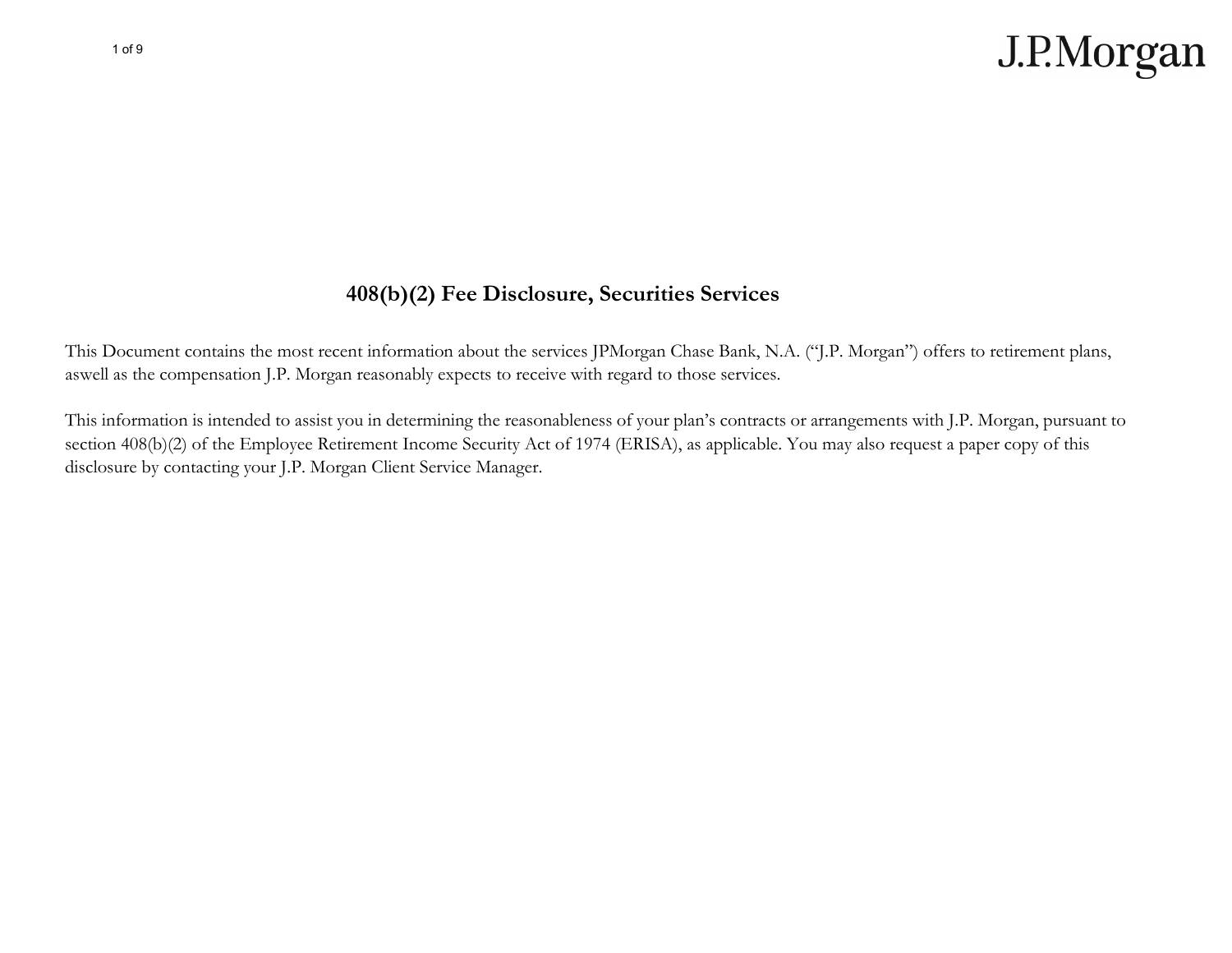| <b>Document Name:</b>                                                                                                                                                                                                                                                                                                                                                                                                                                                                                                                                                                                                                                                                                                                                                                                                                                                                                                                                                                                                                                                                                                                                                                                                                                                                                                                                                                                                                                                                                                                                                                                                                                                                               | 408(b)(2) Fee Disclosure, Securities Services                                                                                                                                                                                                                                                                                                                                                                                                                                                                                                                                                                                                                                                                                                                                                                                                                                                                                                                                                                                                                                                                                                                                             |                                     |                                                                                                                                                                                                                                                                                                                                                                                                                                                                                                                                                                                                                                                                                                                                                                                                                                                                                                                                                                                                                                                                                                                                                                                                                                                                                                                                                                                                                                                                                                                                                                                                                                                                                                                                                                                                                         |                                                                                                                                                                                                                                                                                                                                                                                                                                                                                                                                                                                                                                                                                                                                                                                                                                                                                                                                                                                                  |                                                                                                                  |                                                                                                                                                                                                                           |                                   |
|-----------------------------------------------------------------------------------------------------------------------------------------------------------------------------------------------------------------------------------------------------------------------------------------------------------------------------------------------------------------------------------------------------------------------------------------------------------------------------------------------------------------------------------------------------------------------------------------------------------------------------------------------------------------------------------------------------------------------------------------------------------------------------------------------------------------------------------------------------------------------------------------------------------------------------------------------------------------------------------------------------------------------------------------------------------------------------------------------------------------------------------------------------------------------------------------------------------------------------------------------------------------------------------------------------------------------------------------------------------------------------------------------------------------------------------------------------------------------------------------------------------------------------------------------------------------------------------------------------------------------------------------------------------------------------------------------------|-------------------------------------------------------------------------------------------------------------------------------------------------------------------------------------------------------------------------------------------------------------------------------------------------------------------------------------------------------------------------------------------------------------------------------------------------------------------------------------------------------------------------------------------------------------------------------------------------------------------------------------------------------------------------------------------------------------------------------------------------------------------------------------------------------------------------------------------------------------------------------------------------------------------------------------------------------------------------------------------------------------------------------------------------------------------------------------------------------------------------------------------------------------------------------------------|-------------------------------------|-------------------------------------------------------------------------------------------------------------------------------------------------------------------------------------------------------------------------------------------------------------------------------------------------------------------------------------------------------------------------------------------------------------------------------------------------------------------------------------------------------------------------------------------------------------------------------------------------------------------------------------------------------------------------------------------------------------------------------------------------------------------------------------------------------------------------------------------------------------------------------------------------------------------------------------------------------------------------------------------------------------------------------------------------------------------------------------------------------------------------------------------------------------------------------------------------------------------------------------------------------------------------------------------------------------------------------------------------------------------------------------------------------------------------------------------------------------------------------------------------------------------------------------------------------------------------------------------------------------------------------------------------------------------------------------------------------------------------------------------------------------------------------------------------------------------------|--------------------------------------------------------------------------------------------------------------------------------------------------------------------------------------------------------------------------------------------------------------------------------------------------------------------------------------------------------------------------------------------------------------------------------------------------------------------------------------------------------------------------------------------------------------------------------------------------------------------------------------------------------------------------------------------------------------------------------------------------------------------------------------------------------------------------------------------------------------------------------------------------------------------------------------------------------------------------------------------------|------------------------------------------------------------------------------------------------------------------|---------------------------------------------------------------------------------------------------------------------------------------------------------------------------------------------------------------------------|-----------------------------------|
| <b>Service Provider Information:</b>                                                                                                                                                                                                                                                                                                                                                                                                                                                                                                                                                                                                                                                                                                                                                                                                                                                                                                                                                                                                                                                                                                                                                                                                                                                                                                                                                                                                                                                                                                                                                                                                                                                                | JPMorgan Chase Bank, N.A., 4 Metrotech Center Floor 6th, Brooklyn, NY 11245                                                                                                                                                                                                                                                                                                                                                                                                                                                                                                                                                                                                                                                                                                                                                                                                                                                                                                                                                                                                                                                                                                               | <b>Compensation Type</b>            | <b>Compensation Source/Payer</b>                                                                                                                                                                                                                                                                                                                                                                                                                                                                                                                                                                                                                                                                                                                                                                                                                                                                                                                                                                                                                                                                                                                                                                                                                                                                                                                                                                                                                                                                                                                                                                                                                                                                                                                                                                                        |                                                                                                                                                                                                                                                                                                                                                                                                                                                                                                                                                                                                                                                                                                                                                                                                                                                                                                                                                                                                  | *For more information on compensation, please refer to "Where Compensation is Disclosed".<br>*Where Compensation | <b>Manner of Receipt of</b>                                                                                                                                                                                               |                                   |
| <b>Name of Service</b>                                                                                                                                                                                                                                                                                                                                                                                                                                                                                                                                                                                                                                                                                                                                                                                                                                                                                                                                                                                                                                                                                                                                                                                                                                                                                                                                                                                                                                                                                                                                                                                                                                                                              | <b>Description of Service</b>                                                                                                                                                                                                                                                                                                                                                                                                                                                                                                                                                                                                                                                                                                                                                                                                                                                                                                                                                                                                                                                                                                                                                             |                                     | ndirect and Related Party only)                                                                                                                                                                                                                                                                                                                                                                                                                                                                                                                                                                                                                                                                                                                                                                                                                                                                                                                                                                                                                                                                                                                                                                                                                                                                                                                                                                                                                                                                                                                                                                                                                                                                                                                                                                                         | <b>Compensation Description</b>                                                                                                                                                                                                                                                                                                                                                                                                                                                                                                                                                                                                                                                                                                                                                                                                                                                                                                                                                                  | is Disclosed (if service<br>is applicable)                                                                       | <b>Compensation</b>                                                                                                                                                                                                       | <b>Fiduciary</b><br><b>Status</b> |
| <b>Basic Custody &amp; Trust</b><br>Safekeeping, Administration, and Transactions; safekeeping - identifying<br>on J.P. Morgan's custody systems that assets credited to a customer's<br><b>Services</b><br>account belong to the customer, or the trust where J.P. Morgan is the<br>trustee, except as otherwise agreed upon. Administration - crediting the<br>customer's account with principal and income proceeds on assets, net of<br>any taxes withheld (principal and income processing). Obtaining and<br>providing information concerning corporate actions from publicly available<br>sources and subscription services to the customer (corporate action<br>notification). Notifying the customer of any notices received by J.P. Morgan<br>regarding settled securities class action litigation, upon which the customer<br>may take their own action (basic securities litigation notification service).<br>Monitoring information distributed to holders of assets about upcoming<br>shareholder meetings, providing the customer, through third-party service<br>provider Broadridge Securities Processing Solutions, Inc. ("Broadridge"),<br>proxy services including, without limitation, providing the customer with all<br>required communications, voting services, tabulation services, and<br>shareholder validation services (proxy services); Ongoing maintenance of<br>standard accounts including set-up and market entry (custody account<br>administration). Transactions - processing client trade posting and<br>settlement instructions, received either electronically or manually by J.P.<br>Morgan. This includes trade settlement and support for unmatched and | Direct<br>ndirect                                                                                                                                                                                                                                                                                                                                                                                                                                                                                                                                                                                                                                                                                                                                                                                                                                                                                                                                                                                                                                                                                                                                                                         | N/A<br><b>Broadridge Securities</b> | Safekeeping: J.P. Morgan generally charges either a flat fee, a charge per asset position.<br>or a variable fee. Variable safekeeping charges will be calculated by J.P. Morgan at the<br>end of the billing period using asset values on the last day of such billing period derived<br>from data provided by J.P. Morgan's selected pricing sources in accordance with J.P.<br>Morgan's pricing practices.<br>Administration: Fees are applied as a flat fee, or per event (i.e. per vote submitted for<br>proxy services, per principal or income amount credited for principal and income<br>processing).<br>Transactions: J.P. Morgan will charge either a flat fee or a variable fee. If variable, fees<br>are applied to all asset transactions (including receives and delivers, both vs payment<br>and free of payment), effected during the billing period. It is assumed that J.P. Morgan<br>receives authorized instructions in an electronic format that enables straight-through<br>processing when applicable.<br>STP Transactions: STP fees are applied to all security transactions (including receives<br>and delivers, both vs payment and free of payment, trade cancellations, and trade<br>amendments), effected during the billing period via electronic trade instructions received<br>by J.P. Morgan, which enable straight-through processing. Trade instructions that<br>require manual input or repair will incur additional surcharges.<br>Please refer to your current Fee Schedule and any amendments for more information on<br>applicable services and for specific rates and charges. You may request another copy of<br>your Fee Schedule by contacting your J.P. Morgan Client Service Manager.<br>J.P. Morgan has entered into a Master Service Provider Agreement with Broadridge | Fee Schedule<br>N/A                                                                                                                                                                                                                                                                                                                                                                                                                                                                                                                                                                                                                                                                                                                                                                                                                                                                                                                                                                              | Direct debit or payment on<br>invoice, per mutual agreement.<br>If applicable, check payable to                  | J.P. Morgan is a<br>fiduciary under<br>ERISA to the<br>extent, if any,<br>that J.P.<br>Morgan's<br>express<br>responsibilities<br>under the<br>applicable<br>agreement<br>constitute it as a<br>fiduciary under<br>ERISA. |                                   |
|                                                                                                                                                                                                                                                                                                                                                                                                                                                                                                                                                                                                                                                                                                                                                                                                                                                                                                                                                                                                                                                                                                                                                                                                                                                                                                                                                                                                                                                                                                                                                                                                                                                                                                     | failing transactions.<br>Note with regards to Trustee services: When J.P. Morgan acts as Trustee,<br>the trust is the legal owner of the assets.                                                                                                                                                                                                                                                                                                                                                                                                                                                                                                                                                                                                                                                                                                                                                                                                                                                                                                                                                                                                                                          |                                     | Processing Solutions, Inc.                                                                                                                                                                                                                                                                                                                                                                                                                                                                                                                                                                                                                                                                                                                                                                                                                                                                                                                                                                                                                                                                                                                                                                                                                                                                                                                                                                                                                                                                                                                                                                                                                                                                                                                                                                                              | pursuant to which, among other things, Broadridge provides proxy services to J.P.<br>Morgan in exchange for service fees (the "Service Fees"). Broadridge, acting as a billing<br>and collection agent on J.P. Morgan's behalf, also invoices the underlying issuers of<br>securities for fees in respect of such proxy services (the "Reimbursement Fees"), up to<br>the maximum amount permitted to be charged for proxy services pursuant to the rules of<br>the NYSE or other applicable exchange organizations or regulatory authorities. In the<br>event that the aggregate amount of the Reimbursement Fees collected by Broadridge<br>from issuers is greater than the amount of the Service Fees, Broadridge remits the<br>balance to J.P. Morgan annually. Conversely, in the event that the aggregate amount of<br>the Reimbursement Fees collected by Broadridge from issuers is less than the amount of<br>the Service Fees, J.P. Morgan remits the balance to Broadridge annually. |                                                                                                                  | J.P. Morgan from Broadridge.                                                                                                                                                                                              |                                   |
|                                                                                                                                                                                                                                                                                                                                                                                                                                                                                                                                                                                                                                                                                                                                                                                                                                                                                                                                                                                                                                                                                                                                                                                                                                                                                                                                                                                                                                                                                                                                                                                                                                                                                                     |                                                                                                                                                                                                                                                                                                                                                                                                                                                                                                                                                                                                                                                                                                                                                                                                                                                                                                                                                                                                                                                                                                                                                                                           | <b>Related Party</b>                |                                                                                                                                                                                                                                                                                                                                                                                                                                                                                                                                                                                                                                                                                                                                                                                                                                                                                                                                                                                                                                                                                                                                                                                                                                                                                                                                                                                                                                                                                                                                                                                                                                                                                                                                                                                                                         | JPMorgan Chase Bank, N.A. From the variable safekeeping and transaction charges described above that J.P.<br>Morgan charges directly, J.P. Morgan may pay some or all of those fees to its local<br>subcustodians with respect to assets held outside the U.S. by such local subcustodian.<br>J.P. Morgan may also pay from its own assets system access and other administrative<br>fees to such local subcustodians.                                                                                                                                                                                                                                                                                                                                                                                                                                                                                                                                                                           | N/A                                                                                                              | Direct payment from<br>J.P. Morgan to local<br>subcustodian.                                                                                                                                                              | N/A                               |
| <b>Settled Securities</b><br><b>Litigation Service</b>                                                                                                                                                                                                                                                                                                                                                                                                                                                                                                                                                                                                                                                                                                                                                                                                                                                                                                                                                                                                                                                                                                                                                                                                                                                                                                                                                                                                                                                                                                                                                                                                                                              | This service supports the preparation and submission of claims with respect Direct<br>to settled securities litigations. J.P. Morgan, in partnership with its' vendor,<br>identifies settled securities litigations in applicable markets, determines<br>eligibility, and files on behalf of subscribed clients. The vendor tracks the<br>status of the filings and communicates with claims administrators as<br>needed. Cash proceeds are directed by the claims administrators to J.P.<br>Morgan for further credit to client's accounts.<br>This is a subscription-based service, governed by specific language in the<br>client agreement.                                                                                                                                                                                                                                                                                                                                                                                                                                                                                                                                           |                                     | N/A                                                                                                                                                                                                                                                                                                                                                                                                                                                                                                                                                                                                                                                                                                                                                                                                                                                                                                                                                                                                                                                                                                                                                                                                                                                                                                                                                                                                                                                                                                                                                                                                                                                                                                                                                                                                                     | J.P. Morgan will charge either a flat fee or a variable fee. If variable, J.P. Morgan will<br>charge a transaction fee per securities litigation filing, per individual account. Charges wi<br>be invoiced during the month in which the filing is made.<br>Please refer to your current Fee Schedule and any amendments for more information on<br>applicable services and for specific rates and charges. You may request another copy of<br>your Fee Schedule by contacting your J.P. Morgan Client Service Manager.                                                                                                                                                                                                                                                                                                                                                                                                                                                                          | Fee Schedule                                                                                                     | Direct debit or payment on<br>invoice, per mutual agreement                                                                                                                                                               |                                   |
| <b>Group Litigation</b><br><b>Monitoring &amp; Filing</b><br><b>Services</b>                                                                                                                                                                                                                                                                                                                                                                                                                                                                                                                                                                                                                                                                                                                                                                                                                                                                                                                                                                                                                                                                                                                                                                                                                                                                                                                                                                                                                                                                                                                                                                                                                        | his service supports the provision of notifications regarding Group<br>Litigations to subscribing clients. This service is different from the Settled<br>Securities Litigation service in that eligible investors must participate in the<br>legal action or group litigation at the outset in order to benefit from any<br>settlement. J.P. Morgan, in partnership with its' vendor, identifies legal<br>actions (pre-judgment, pre-settlement) in various jurisdictions globally. J.P.<br>Morgan, through its' vendor, will: obtain requisite paperwork from case<br>organizers and will forward the same to subscribed clients, estimate<br>preliminary eligibility, and provide data to customers. It is the client's<br>responsibility to complete and execute the documentation and pay any<br>relevant legal fees. The vendor tracks the case and the filing through its life<br>cycle. This is a subscription-based service, governed by specific language<br>in the client agreement. There is an annual monitoring fee. Subscribers also<br>will be charged fees related to their filing.<br>Separate fees may be required or assessed by the litigation organizer<br>directly. | Direct                              | N/A                                                                                                                                                                                                                                                                                                                                                                                                                                                                                                                                                                                                                                                                                                                                                                                                                                                                                                                                                                                                                                                                                                                                                                                                                                                                                                                                                                                                                                                                                                                                                                                                                                                                                                                                                                                                                     | J.P. Morgan will charge either a flat fee or a variable fee. If variable, J.P. Morgan will<br>charge an annual monitoring fee per contracting legal entity and a transaction fee per<br>filing, per individual account. Transaction fees for filings will be invoiced during the montl<br>in which the filing is made.<br>Please refer to your current Fee Schedule and any amendments for more information on<br>applicable services and for specific rates and charges. You may request another copy of<br>your Fee Schedule by contacting your J.P. Morgan Client Service Manager.                                                                                                                                                                                                                                                                                                                                                                                                            | Fee Schedule                                                                                                     | Direct debit or payment on<br>nvoice per mutual agreement.                                                                                                                                                                |                                   |
| <b>Early Termination</b>                                                                                                                                                                                                                                                                                                                                                                                                                                                                                                                                                                                                                                                                                                                                                                                                                                                                                                                                                                                                                                                                                                                                                                                                                                                                                                                                                                                                                                                                                                                                                                                                                                                                            | Provide the ability for the client to terminate their Trust or Custody<br>Agreement prior to the expiration of the initial term (where applicable),<br>upon advanced written notice and uponpayment of a termination fee.<br>Please refer to your Trust or Custody Agreement for details on the specific<br>advanced notice period                                                                                                                                                                                                                                                                                                                                                                                                                                                                                                                                                                                                                                                                                                                                                                                                                                                        | <b>Termination Fee</b>              | N/A                                                                                                                                                                                                                                                                                                                                                                                                                                                                                                                                                                                                                                                                                                                                                                                                                                                                                                                                                                                                                                                                                                                                                                                                                                                                                                                                                                                                                                                                                                                                                                                                                                                                                                                                                                                                                     | J.P. Morgan may charge a termination fee should the customer choose to terminate their<br>Trust or Custody Agreement prior to the initial term of the contract. Please refer to your<br>Trust or Custody Agreement, current fee schedule, and any amendments for the specific<br>fee arrangement agreed upon.                                                                                                                                                                                                                                                                                                                                                                                                                                                                                                                                                                                                                                                                                    | Trust or Custody Agreement, Fee<br>Schedule or any amendments for<br>the specific fee arrangement.               | Direct debit or payment on<br>nvoice per mutual agreement.                                                                                                                                                                | N/A                               |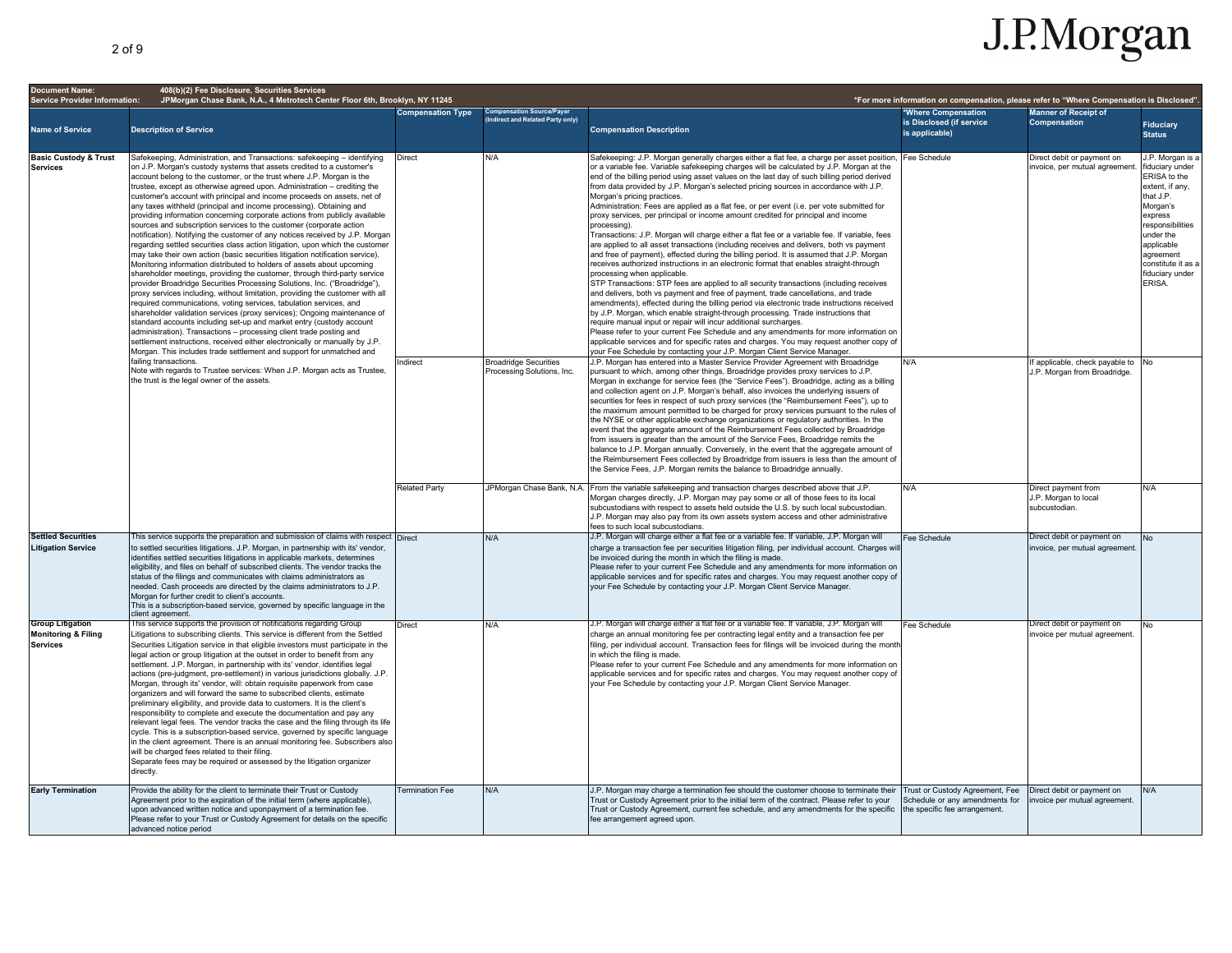| <b>Name of Service</b>                                                                                                                                           | <b>Description of Service</b>                                                                                                                                                                                                                                                                                                                                                                                                                                                                                                                                 | <b>Compensation Type</b>                                                                                                                  | Compensation Source/Payer<br>(Indirect and Related Party only)                                             | <b>Compensation Description</b>                                                                                                                                                                                                                                                                                                                                                                                                                                                                                                                                                                                                                                                                                                                                                                                                                                                                                                                                                                                                                                                                                                                     | <b>Where Compensation is</b><br>Disclosed (if service is applicable)                                                                                                                                                        | <b>Manner of Receipt of</b><br><b>Compensation</b>                                         | iduciary Status |
|------------------------------------------------------------------------------------------------------------------------------------------------------------------|---------------------------------------------------------------------------------------------------------------------------------------------------------------------------------------------------------------------------------------------------------------------------------------------------------------------------------------------------------------------------------------------------------------------------------------------------------------------------------------------------------------------------------------------------------------|-------------------------------------------------------------------------------------------------------------------------------------------|------------------------------------------------------------------------------------------------------------|-----------------------------------------------------------------------------------------------------------------------------------------------------------------------------------------------------------------------------------------------------------------------------------------------------------------------------------------------------------------------------------------------------------------------------------------------------------------------------------------------------------------------------------------------------------------------------------------------------------------------------------------------------------------------------------------------------------------------------------------------------------------------------------------------------------------------------------------------------------------------------------------------------------------------------------------------------------------------------------------------------------------------------------------------------------------------------------------------------------------------------------------------------|-----------------------------------------------------------------------------------------------------------------------------------------------------------------------------------------------------------------------------|--------------------------------------------------------------------------------------------|-----------------|
| Fund Order Routing &<br><b>Settlement Service (FORSS)</b>                                                                                                        | Mutual Fund Trade Processing - Provide the client with the ability to place Mutual Direct<br>Fund trades for a wide array of fund families via an online web application.<br>nstructions can alternately be taken from the client via an automated file, SWIFT<br>or if necessary via fax.                                                                                                                                                                                                                                                                    |                                                                                                                                           | N/A                                                                                                        | Safekeeping: J.P. Morgan generally charges either a flat fee, or a variable fee. Variable<br>afekeeping charges will be calculated by J.P. Morgan at the end of the billing period using asset<br>values on the last day of such billing period derived from data provided by J.P. Morgan's selected<br>pricing sources in accordance with J.P. Morgan's pricing practices.<br>Transactions: J.P. Morgan will charge either a flat fee or a variable fee. If variable, fees are applied<br>to all asset transactions (including receives and delivers, both vs payment and free of payment),<br>effected during the billing period. It is assumed that J.P. Morgan receives authorized instructions in<br>an electronic format that enables straight-through processing when applicable. Trade instructions<br>that require manual input or repair will incur additional surcharges.<br>Please refer to vour current Fee Schedule and any amendments for more information on<br>applicable services and for specific rates and charges. You may request another copy of your Fee<br>Schedule by contacting your J.P. Morgan Client Service Manager. | ee Schedule                                                                                                                                                                                                                 | Direct debit or payment on invoice, No<br>per mutual agreement.                            |                 |
|                                                                                                                                                                  |                                                                                                                                                                                                                                                                                                                                                                                                                                                                                                                                                               | Indirect                                                                                                                                  | Various Mutual Funds and<br>Collective Funds                                                               | Fidelity Clearing & Custody Solutions ("FCCS"), a subcontractor of J.P. Morgan, receives 12b-1<br>and/or shareholder servicing and/or sub-transfer agent and/or per participant fees from the various<br>unds available on its platform in consideration for performing various administrative and<br>distribution services with respect to such funds pursuant to agreements between FCCS and each<br>fund. Pursuant to the agreement between FCCS and J.P. Morgan all such fees received by FCCS<br>are split, with J.P. Morgan receiving a portion of the fees.                                                                                                                                                                                                                                                                                                                                                                                                                                                                                                                                                                                  | See summary of expenses and fees in the<br>Prospectus and/or Statement of Additional<br>formation (SAI) related to 12b-1 and/or<br>areholder servicing and/or sub-transfer<br>oent and/or participant fees collected by SIB | Received from mutual funds<br>and/or collective funds.                                     |                 |
|                                                                                                                                                                  |                                                                                                                                                                                                                                                                                                                                                                                                                                                                                                                                                               | Direct                                                                                                                                    | Various Mutual Funds and<br>Collective Funds                                                               |                                                                                                                                                                                                                                                                                                                                                                                                                                                                                                                                                                                                                                                                                                                                                                                                                                                                                                                                                                                                                                                                                                                                                     | Form 5500 Schedule C Service Provider<br>lirect Compensation Disclosure<br>Investor Services (as of most recent<br>alendar year end for which J.P. Morgan<br>served as a service provider to the plan).                     | Direct debit from FCCS to J.P.<br>Morgan                                                   |                 |
|                                                                                                                                                                  | Alternative Fund Trade Processing - completing subscription documents and<br>processing related trades with the underlying hedge fund's transfer agent within the<br>client portfolio.                                                                                                                                                                                                                                                                                                                                                                        | Direct                                                                                                                                    | Fidelity Clearing & Custody<br>Solutions ("FCCS)                                                           | Safekeeping: J.P. Morgan generally charges either a flat fee, or a variable fee. Variable<br>afekeeping charges will be calculated by J.P. Morgan at the end of the billing period using asset<br>values on the last day of such billing period derived from data provided by J.P. Morgan's selected<br>pricing sources in accordance with J.P. Morgan's pricing practices.<br>Transactions: J.P. Morgan will charge either a flat fee or a variable fee. If variable, fees are applied<br>to all asset transactions (including receives and delivers, both vs payment and free of payment),<br>effected during the billing period. It is assumed that J.P. Morgan receives authorized instructions in<br>an electronic format that enables straight-through processing when applicable. Trade instructions<br>that require manual input or repair will incur additional surcharges.<br>Please refer to your current Fee Schedule and any amendments for more information on<br>applicable services and for specific rates and charges. You may request another copy of your Fee<br>Schedule by contacting your J.P. Morgan Client Service Manager. | Fee Schedule                                                                                                                                                                                                                | Direct debit or payment on invoice<br>per mutual agreement.                                |                 |
| of Hedge Fund<br><b>Administration</b>                                                                                                                           | Hedge Fund Services - Fund Provide the client with accounting and investor relations services including, but not Direct<br>limited to, trade processing, reconciliations, valuations, NAV calculation,<br>allocations, AML/KYC, subscription and redemption processing and investor<br>reporting                                                                                                                                                                                                                                                              |                                                                                                                                           | <b>N/A</b>                                                                                                 | J.P. Morgan will charge either a flat fee or a variable fee. Variable fees are calculated as a basis<br>point fee on the net asset value of the fund. If applicable, a minimum fee and an annual base fee<br>may also apply. Please refer to your current fee schedule and any amendments for more<br>information on applicable services and for specific rates and charges. You may request another<br>copy of your fee schedule by contacting your J.P. Morgan Client Service Manager                                                                                                                                                                                                                                                                                                                                                                                                                                                                                                                                                                                                                                                             | Fee Schedule                                                                                                                                                                                                                | Direct debit or payment on invoice No<br>per mutual agreement                              |                 |
| <b>Collateral Services: Tri-</b><br>party Agent Services for<br><b>Repurchase Agreements</b><br>and Securities Lending<br>Transactions engaged in by<br>the Plan | As part of a repurchase agreement or securities lending transaction, collateral<br>providers (either repurchase agreement sellers or securities lending transaction<br>borrowers) post collateral. The collateral may be posted in a tri-party<br>arrangement where a tri-party collateral agent provides services such as<br>collateral eligibility testing, margin processing, collateral allocation, safekeeping<br>and reporting.                                                                                                                         | Indirect                                                                                                                                  | <b>Collateral Provider</b><br>(repurchase agreement<br>Seller; securities lending<br>transaction Borrower) | Where J.P. Morgan provides this service to a collateral provider that has engaged in a repurchase<br>agreement or securities lending transaction with the Plan, J.P. Morgan charges the collateral<br>providers for this tri-party service. The standard fee range across major markets is as follows: (i)<br>2-4.5 basis points ("bps") per annum on the securities collateral posted; and (ii) settlement fee of<br>\$5-10 per transaction, paid when securities are delivered into or out of collateral provider's<br>longbox account (excluding allocations). The fees reflected above are subject to a minimum fee<br>amount and/or account maintenance fees as negotiated with the collateral provider.                                                                                                                                                                                                                                                                                                                                                                                                                                       | Fee Schedule                                                                                                                                                                                                                | Invoice to collateral<br>provider per mutual<br>agreement.                                 | No              |
| <b>Derivatives Collateral</b><br><b>Management</b>                                                                                                               | Provide collateral management services (as custodial collateral agent) to clients<br>that undertake cleared and non-cleared derivatives transactions or similar trading<br>activity requiring collateral margining activities (e.g. bilateral repurchase<br>agreements, MSFTA). This includes the provision of the following services: account<br>agreement management, margin call calculation and management, collateral<br>eligibility testing, collateral safekeeping, collateral substitution, trade reconciliation,<br>dispute resolution and reporting | <b>Direct</b>                                                                                                                             | N/A                                                                                                        | J.P. Morgan will charge either a flat fee or a variable fee. There is also a \$0-\$25k one-time<br>onboarding fee. Please refer to your current Fee Schedule and any amendments for more<br>formation on applicable services and for specific rates and charges. You may request another<br>copy of your Fee Schedule by contacting your J.P. Morgan Client Service Manager.                                                                                                                                                                                                                                                                                                                                                                                                                                                                                                                                                                                                                                                                                                                                                                        | ee Schedule                                                                                                                                                                                                                 | Direct debit or payment on invoice No<br>to client.                                        |                 |
| <b>Tri-Party or Bilateral</b><br><b>Custodial Control Accounts</b>                                                                                               | Control accounts provide a means by which a Pledgor can post collateral consisting<br>of cash and/or securities to a Secured Party while maintaining title over such<br>collateral until an event of default occurs. Collateral is delivered/booked to a control<br>account in the name of the Pledgor for the benefit of the Secured Party. In<br>accordance with the legal agreement, the Secured Party exercises control over the<br>account and instructs the Custodian in regards to the acceptance, return, and<br>disposition of the collateral.       | Direct / Indirect (based on<br>whether Pledgor or<br>Secured Party pays<br>compensation pursuant to<br>the terms of the Fee<br>Schedule). | Pledgor or Secured Party<br>based on terms of Fee<br>schedule)                                             | The Pledgor of collateral or the Secured Party that use J.P. Morgan to provide this service have<br>legotiated the following fees: (i) a fee of 1.0-3.5 basis points ("bps") per annum on average across<br>various markets on the collateral securities held, (ii) a fee of 0-3.5 basis points ("bps") per annum<br>on average across various markets on cash held, (iii) a movement fee/settlement fee of \$0-\$25 per<br>ransaction across most major markets, paid when cash or securities are delivered into or out of<br>seller's account, (iv) an annual fee per account ranging between \$0 - \$5,000, and if applicable (v)<br>a safekeeping fee of 0-3.0 bps on average across various markets on the securities held long<br>within the Pledgor's account, (vi) onboarding fees \$0- \$25k, (vii) an annual fee per cash DDA of<br>\$0-\$1,600. The fees reflected above are typically subject to a minimum fee amount as negotiated<br>with the Pledgor or Secured Party.                                                                                                                                                               | Fee Schedule                                                                                                                                                                                                                | Direct debit or payment on invoice<br>to Pledgor or Secured Party per<br>mutual agreement. | No              |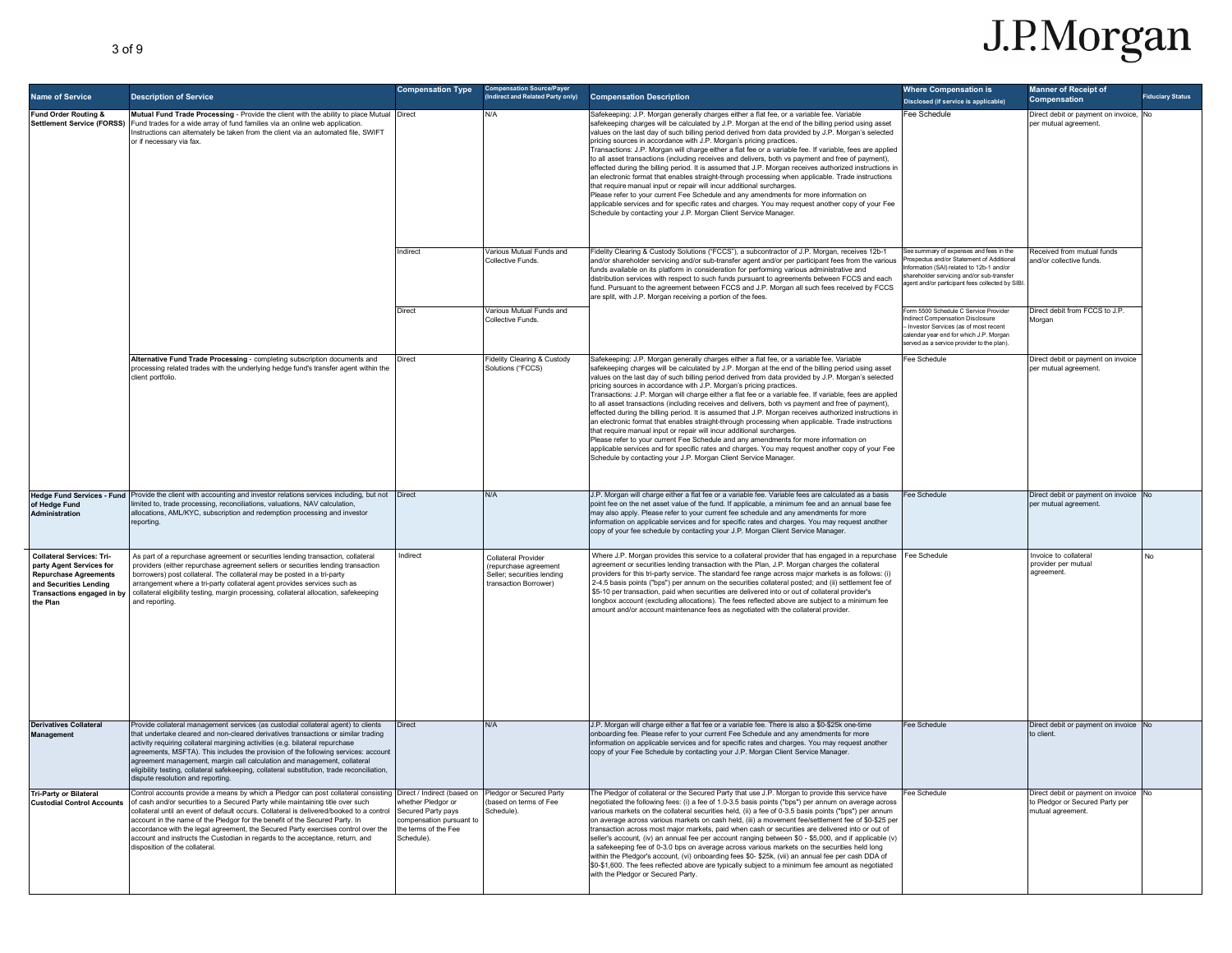| <b>Name of Service</b>                                                            | <b>Description of Service</b>                                                                                                                                                                                                                                                                                                                                                                                                                                                                                                                                                                                                                                                                                                                                 | <b>Compensation Type</b> | <b>Compensation Source/Payer</b><br>(Indirect and Related Party<br>only) | <b>Compensation Description</b>                                                                                                                                                                                                                                                                                                                                                                                                                                                                                                                                                                                                                    | <b>Where Compensation is</b><br><b>Disclosed (if service is</b><br>applicable)                                                                                                                                          | <b>Manner of Receipt of</b><br>Compensation                 | <b>Fiduciary</b><br><b>Status</b> |
|-----------------------------------------------------------------------------------|---------------------------------------------------------------------------------------------------------------------------------------------------------------------------------------------------------------------------------------------------------------------------------------------------------------------------------------------------------------------------------------------------------------------------------------------------------------------------------------------------------------------------------------------------------------------------------------------------------------------------------------------------------------------------------------------------------------------------------------------------------------|--------------------------|--------------------------------------------------------------------------|----------------------------------------------------------------------------------------------------------------------------------------------------------------------------------------------------------------------------------------------------------------------------------------------------------------------------------------------------------------------------------------------------------------------------------------------------------------------------------------------------------------------------------------------------------------------------------------------------------------------------------------------------|-------------------------------------------------------------------------------------------------------------------------------------------------------------------------------------------------------------------------|-------------------------------------------------------------|-----------------------------------|
| <b>Portfolio Accounting</b>                                                       | Provide portfolio accounting and reporting services for subscribed clients                                                                                                                                                                                                                                                                                                                                                                                                                                                                                                                                                                                                                                                                                    | <b>Direct</b>            | N/A                                                                      | J.P. Morgan will charge either a flat fee or a variable fee. Variable fees are charged per<br>account. Please refer to your current Fee Schedule and any amendments for more<br>information on applicable services and for specific rates and charges. You may request<br>another copy of your Fee Schedule by contacting your J.P. Morgan Client Service<br>Manager                                                                                                                                                                                                                                                                               | Fee Schedule                                                                                                                                                                                                            | Direct debit or payment on<br>invoice, per mutual agreement | No                                |
| <b>Plan Accounting</b>                                                            | Allocation of investment activity and ownership among participating plans<br>or legal entities with an interest in a Trust or collective investment structure                                                                                                                                                                                                                                                                                                                                                                                                                                                                                                                                                                                                 | Direct                   | N/A                                                                      | J.P. Morgan will charge either a flat fee or a variable fee. Variable fees are charged per<br>plan and/or investment pool/option. Please refer to your current Fee Schedule and any<br>amendments for more information on applicable services and for specific rates and<br>charges. You may request another copy of your Fee Schedule by contacting your J.P.<br>Morgan Client Service Manager.                                                                                                                                                                                                                                                   | Fee Schedule                                                                                                                                                                                                            | Direct debit or payment on<br>invoice per mutual agreement. | No                                |
| <b>Fund Accounting</b>                                                            | Calculate daily net asset value and provide monthly portfolio accounts,<br>including asset valuation, transaction and holding reports, income and<br>expense and trial balances for subscribed clients.                                                                                                                                                                                                                                                                                                                                                                                                                                                                                                                                                       | Direct                   | N/A                                                                      | J.P. Morgan will charge either a flat fee or a variable fee. Variable fees are charged per<br>account. Please refer to vour current Fee Schedule and any amendments for more<br>information on applicable services and for specific rates and charges. You may request<br>another copy of your Fee Schedule by contacting your J.P. Morgan Client Service<br>Manager.                                                                                                                                                                                                                                                                              | Fee Schedule                                                                                                                                                                                                            | Direct debit or payment on<br>invoice, per mutual agreement | No                                |
| <b>Transfer Agency</b>                                                            | Process participant subscriptions and redemptions. Provide daily and<br>monthly reporting of shareholder activity and positions. Process money<br>movements to and from the funds' custody accounts on behalf of<br>participants. Maintain register of all participant accounts.                                                                                                                                                                                                                                                                                                                                                                                                                                                                              | Direct                   | N/A                                                                      | J.P. Morgan will charge either a flat fee or a variable fee. Variable fees are charged Per<br>Unit Holder. Please refer to vour current Fee Schedule and any amendments for more<br>information on applicable services and for specific rates and charges. You may request<br>another copy of your Fee Schedule by contacting your J.P. Morgan Client Service<br>Manager.                                                                                                                                                                                                                                                                          | Fee Schedule                                                                                                                                                                                                            | Direct debit or payment on<br>invoice per mutual agreement. | <b>No</b>                         |
| <b>Compliance Reporting</b><br><b>Services</b>                                    | Provide compliance reporting based on client-defined regulatory rule sets<br>and investment management rules for trust and custody clients.<br>Compliance reports are available to clients via J.P. Morgan Markets.                                                                                                                                                                                                                                                                                                                                                                                                                                                                                                                                           | Direct                   | N/A                                                                      | J.P. Morgan will charge either a flat fee or a variable fee. Variable fees vary based on<br>frequency of reporting and type of compliance reporting service requested<br>Please refer to your current Fee Schedule and any amendments for more information on<br>applicable services and for specific rates and charges. You may request another copy of<br>your Fee Schedule by contacting your J.P. Morgan Client Service Manager.                                                                                                                                                                                                               | Fee Schedule                                                                                                                                                                                                            | Direct debit or payment on<br>invoice per mutual agreement  |                                   |
| Portfolio Insight & ESG<br><b>Analytics</b>                                       | Provision of an analytical dashboard together with associated reporting to<br>provide exposure reporting across public and private assets for a number of<br>investment exposure dimensions and an ESG analytical dashboard to assis<br>in understanding ESG ratings, carbon metrics and controversial business<br>involvement activities                                                                                                                                                                                                                                                                                                                                                                                                                     | <b>Direct</b>            | N/A                                                                      | J.P. Morgan will charge either a flat fee or a variable fee. Variable fees vary based on<br>frequency of reporting and number of accounts requested. There can also be ESG<br>vendor specific costs which will be payable by the client.<br>Please refer to your current Fee Schedule and any amendments for more information on<br>applicable services and for specific rates and charges. You may request another copy of<br>your Fee Schedule by contacting your J.P. Morgan Client Service Manager.                                                                                                                                            | Fee Schedule                                                                                                                                                                                                            | Direct debit or payment on<br>invoice per mutual agreement. | N <sub>0</sub>                    |
| <b>Investment Analytics &amp;</b><br>Consulting                                   | Provide performance measurement, analytics, attribution, risk<br>measurement and investment manager analysis for trust and custody<br>clients. The reporting and analysis that is provided can be customized to<br>meet specific client requirements.                                                                                                                                                                                                                                                                                                                                                                                                                                                                                                         | Direct                   | N/A                                                                      | J.P. Morgan will charge either a flat fee or a variable fee. Variable fees vary based on<br>frequency of reporting and type of investment analytics reporting service requested.<br>Please refer to your current Fee Schedule and any amendments for more information on<br>applicable services and for specific rates and charges. You may request another copy of<br>your Fee Schedule by contacting your J.P. Morgan Client Service Manager.                                                                                                                                                                                                    | <b>Fee Schedule</b>                                                                                                                                                                                                     | Direct debit or payment on<br>nvoice, per mutual agreement  |                                   |
| <b>Benefit Payments</b>                                                           | Recurring and lump sum benefit payment processing and applicable tax<br>reporting services.                                                                                                                                                                                                                                                                                                                                                                                                                                                                                                                                                                                                                                                                   | Direct<br>Indirect       | N/A<br>N/A                                                               | J.P. Morgan will charge either a flat fee or a variable fee. Variable fees are transaction<br>based (per check, EFT, tax form or report).<br>Please refer to your current Fee Schedule and any amendments for more information on<br>applicable services and for specific rates and charges. You may request another copy of<br>your Fee Schedule by contacting your J.P. Morgan Client Service Manager.<br>Cash Balance Float Revenue: See description above for Cash Safekeeping.                                                                                                                                                                | Fee Schedule<br>orm 5500 Schedule C Service Provider<br>ndirect Compensation Disclosure<br>Investor Services (as of most recent<br>alendar vear end for which J.P. Morgan<br>served as a service provider to the plan). | Direct debit or payment on<br>invoice, per mutual agreement | <b>No</b>                         |
| <b>Private Equity and Real</b><br>Administration                                  | Processing Services: transaction cash support for alternative investment<br>Estate Services - Portfolio capital calls and distributions, monthly or daily roll-forward adjustment of<br>valuations<br>Electronic Document Management: centralized community of documents<br>via web-based portal<br>Reporting Services - Fund-Level: portfolio performance reporting (IRR<br>and investment multiple)<br>Reporting Services - Portfolio-Company Level: underlying Portfolio<br>investment drill-down "transparency" reporting.<br>Private IQ: access to the Burgiss data universe for benchmark and cash<br>flow forecasting tools, based on non-client specific data.<br>CFO Tool: enhanced accounting support for transaction processing (JPM<br>nitiation) | Direct                   | N/A                                                                      | J.P. Morgan will charge either a flat fee or a variable fee, Variable fees are based on<br>volumes of alternative investments in the client portfolio, and the level of alternative<br>asset processing and reporting requested. Variable fees can include base fee and per<br>investment fees or a flat fee not in connection with other services provided by Investor<br>Services<br>Please refer to your current Fee Schedule and any amendments for more information on<br>applicable services and for specific rates and charges. You may request another copy of<br>your Fee Schedule by contacting your J.P. Morgan Client Service Manager. | Fee Schedule                                                                                                                                                                                                            | Direct debit or payment on<br>nvoice per mutual agreement.  |                                   |
| <b>Private Equity and Real</b><br><b>Estate Services - Fund</b><br>Administration | <b>Fund Accounting</b><br><b>Investor Relations</b><br><b>Financial Reporting</b><br>Cash Processing<br><b>Waterfall Administration</b><br><b>Client Reporting</b>                                                                                                                                                                                                                                                                                                                                                                                                                                                                                                                                                                                            | Direct                   | N/A                                                                      | J.P. Morgan will charge a flat fee with variable fees based on investment activity and<br>complexity/number of entities in the fund structure. Variable fees can include base fee<br>and per investment fees or a flat fee not in connection with other services provided by<br>J.P. Morgan.<br>Please refer to your current Fee Schedule and any amendments thereto for more<br>information on applicable services and for specific rates and charges. You may request<br>another copy of your Fee Schedule by contacting your J.P. Morgan Client Service<br>Manager.                                                                             | Fee Schedule                                                                                                                                                                                                            | Direct debit or payment on<br>invoice per mutual agreement. |                                   |
|                                                                                   | <b>OTC Derivatives Services</b> Over the Counter Derivatives ("OTC") transaction capture and position<br>management, OTC reconciliations to external parties, providing OTC<br>valuations, provision of OTC data reports.                                                                                                                                                                                                                                                                                                                                                                                                                                                                                                                                     | <b>Direct</b>            | N/A                                                                      | J.P. Morgan will charge either a flat fee or a variable fee. Variable fees are generally both<br>transaction based (i.e. as and when an event occurs) and position based (i.e., how long<br>we maintain the OTC asset representation). A complexity rating, as well as all other<br>details relating to fees, are specified in the Fee Schedule for each client.<br>Please refer to your current Fee Schedule and any amendments for more information on<br>applicable services and for specific rates and charges. You may request another copy of<br>your Fee Schedule by contacting your J.P. Morgan Client Service Manager.                    | Fee Schedule                                                                                                                                                                                                            | Direct debit or payment on<br>invoice per mutual agreement. | N <sub>0</sub>                    |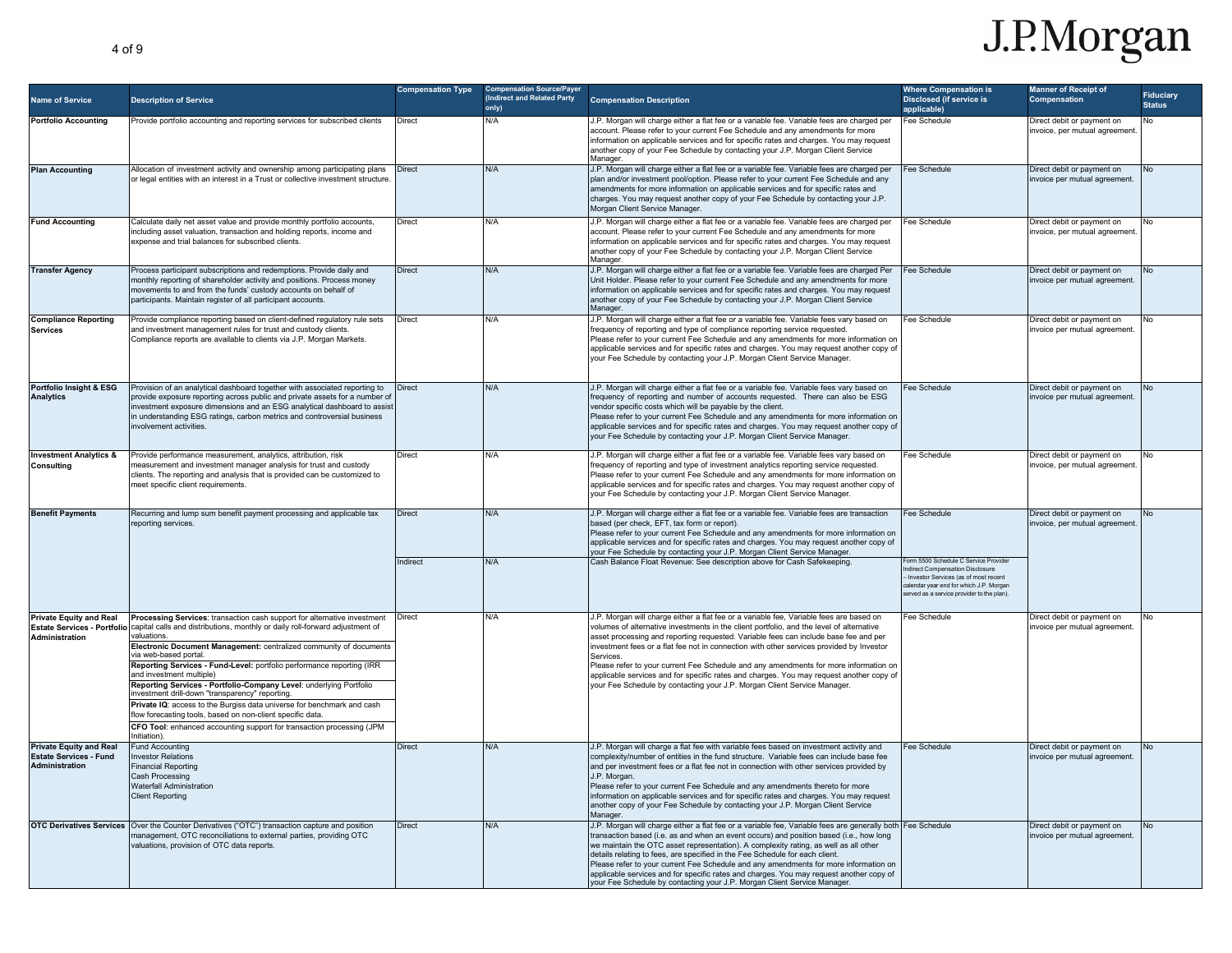| <b>Name of Service</b>                                                              | <b>Description of Service</b>                                                                                                                                                                                                                                                                         | <b>Compensation Type</b> | <b>Compensation Source/Payer</b><br>(Indirect and Related Party<br>only) | <b>Compensation Description</b>                                                                                                                                                                                                                                                                                                                                                                                                                                                                                                                                                                                                                                                                                                                                                                                                                                                                                                                                                                                                                                                                                                                                                                                                                                                                                                                                                                                                                                                                                | <b>Where Compensation is</b><br><b>Disclosed (if service is</b><br>applicable)                                                                                                                                  | <b>Manner of Receipt of</b><br><b>Compensation</b>                             | <b>Fiduciary</b><br><b>Status</b>                                                                                                                                                                          |
|-------------------------------------------------------------------------------------|-------------------------------------------------------------------------------------------------------------------------------------------------------------------------------------------------------------------------------------------------------------------------------------------------------|--------------------------|--------------------------------------------------------------------------|----------------------------------------------------------------------------------------------------------------------------------------------------------------------------------------------------------------------------------------------------------------------------------------------------------------------------------------------------------------------------------------------------------------------------------------------------------------------------------------------------------------------------------------------------------------------------------------------------------------------------------------------------------------------------------------------------------------------------------------------------------------------------------------------------------------------------------------------------------------------------------------------------------------------------------------------------------------------------------------------------------------------------------------------------------------------------------------------------------------------------------------------------------------------------------------------------------------------------------------------------------------------------------------------------------------------------------------------------------------------------------------------------------------------------------------------------------------------------------------------------------------|-----------------------------------------------------------------------------------------------------------------------------------------------------------------------------------------------------------------|--------------------------------------------------------------------------------|------------------------------------------------------------------------------------------------------------------------------------------------------------------------------------------------------------|
| <b>Securities Lending</b><br>Compensation                                           | J.P. Morgan acts as an agent lender that facilitates the lending of client<br>"lender") securities to borrowers against either cash or non-cash collateral<br>based upon lender preferences. If cash collateral is received,<br>J.P. Morgan reinvests such cash in accordance with client guidelines. | ndirect<br>next column). | JPMorgan Chase Bank, N.A.                                                | Securities Lending Compensation has three components<br>Non-Cash Collateral Loans: when collateral posted by borrowers is in the form of non-<br>cash assets, the borrower pays J.P. Morgan a mutually agreed fee. This fee is split<br>between J.P. Morgan and the lender based upon the contractually agreed split as<br>specified within the Securities Lending Agreement.<br>Cash Collateral Loans: when collateral posted by borrowers is in the form of cash ("cash<br>loans"), J.P. Morgan invests the cash received according to lender defined investment<br>quidelines and returns the applicable rebate to the borrower. Income remaining (post the<br>rebate paid to the borrower) is split between J.P. Morgan and the lender based upon the<br>contractually agreed split, as specified within the Securities Lending Agreement.<br>Cash Management Fee: In addition, clients may negotiate an investment management<br>fee into their contract and this fee is retained by J.P. Morgan.                                                                                                                                                                                                                                                                                                                                                                                                                                                                                                         | Securities Lending Agreement                                                                                                                                                                                    | N/A                                                                            | For securities<br>lending product<br>users, J.P.<br>Morgan acts in a<br>fiduciary<br>capacity for all<br>cash re-<br>investment<br>related<br>activities. In<br>addition, J.P.<br>Morgan also<br>acts in a |
|                                                                                     |                                                                                                                                                                                                                                                                                                       |                          |                                                                          | Securities Lending Float Revenue: See description above for Cash Safekeeping.                                                                                                                                                                                                                                                                                                                                                                                                                                                                                                                                                                                                                                                                                                                                                                                                                                                                                                                                                                                                                                                                                                                                                                                                                                                                                                                                                                                                                                  | orm 5500 Schedule C Service<br>Provider Indirect Compensation<br>Disclosure - Investor Services (as<br>of most recent calendar year end<br>for which J.P. Morgan served as a<br>service provider to the plan).  | Net interest income credit by<br>J.P. Morgan's Corporate<br>Treasury Group.    | fiduciary<br>capacity when it<br>exercises<br>discretion in the<br>offering of<br>securities loans<br>on behalf of and<br>for the benefit of                                                               |
|                                                                                     |                                                                                                                                                                                                                                                                                                       |                          | Various (see explanation in                                              | Fees received by other J.P. Morgan businesses:<br>Settlement Fees: In addition to the tri-party fees discussed above, and regardless of<br>whether the borrower posts cash or securities as collateral, borrowers that custody their<br>securities at J.P. Morgan pay regular "receive and deliver" transaction settlement fees<br>(\$1 - \$25, depending on liquidity and size of market) when securities are delivered to<br>their account in connection with a borrowing or a return of a borrowing, regardless of<br>whether they are borrowing from J.P. Morgan's securities lending program or any other<br>securities lending program. The decision to borrow is made entirely by the applicable<br>borrowers. These fees are for custody services provided to the borrowers and are<br>unrelated to the securities lending program. Accordingly, the revenue split of securities<br>lending income described elsewhere in this disclosure does not apply to these fees. Your<br>securities lending agreement or securities lending reports will provide you with the<br>names of the borrowers to your plan. Generally, 20 - 40% of these borrowers use J.P.<br>Morgan to custody securities and receive and deliver borrowed securities. If you would<br>like additional information, please contact your relationship manager. Plans may limit<br>borrowers for any reason, including whether a borrower uses the bank for government<br>securities custody and tri-party collateral agent services. | Form 5500 Schedule C Service<br>Provider Indirect Compensation<br>Disclosure - Investor Services (as<br>of most recent calendar year end<br>for which J.P. Morgan served as a<br>service provider to the plan). | Fee revenue: formula varies<br>based upon dealer contract witl<br>J.P. Morgan. | lenders.                                                                                                                                                                                                   |
|                                                                                     |                                                                                                                                                                                                                                                                                                       |                          | N/A                                                                      | EquiLend is a securities lending platform pursuant to which J.P. Morgan has an<br>ownership interest. J.P. Morgan's ownership interest in EquiLend may increase in value<br>as a result of lending transactions that utilize EquiLend.                                                                                                                                                                                                                                                                                                                                                                                                                                                                                                                                                                                                                                                                                                                                                                                                                                                                                                                                                                                                                                                                                                                                                                                                                                                                         | Securities Lending Agreement and N/A<br>EquiLend Description and Consent<br>J.P. Morgan's Participation on<br>Lender's Behalf" Exhibit to<br>Securities Lending Agreement.                                      |                                                                                |                                                                                                                                                                                                            |
| <b>Cash Management</b><br><b>Services for Unitized</b><br><b>Company Stock Fund</b> | Maintain cash equivalent, i.e., money market fund, and employer securities Direct<br>within parameters set by named fiduciary (generally, the Committee) by<br>buying or selling employer securities from broker designated by named<br>fiduciary or cash equivalents.                                |                          | N/A                                                                      | J.P. Morgan will charge either a flat fee or a variable fee, Variable fees will be agreed<br>upon with client. Please refer to your current Fee Schedule and any amendments for<br>more information on applicable services and for specific rates and charges. You may<br>request another copy of your Fee Schedule by contacting your J.P. Morgan Client<br>Service Manager.                                                                                                                                                                                                                                                                                                                                                                                                                                                                                                                                                                                                                                                                                                                                                                                                                                                                                                                                                                                                                                                                                                                                  | Fee Schedule                                                                                                                                                                                                    | Direct debit or payment on<br>invoice, per mutual agreement                    | N <sub>0</sub>                                                                                                                                                                                             |
| <b>Supplemental Tax</b><br><b>Services</b>                                          | European Court of Justice (ECJ) Tax Services: Provision of income<br>eports and vouchers for a client tó file ECJ reclaims.<br>Income Voucher Services: Provision of income vouchers in support of tax<br>reclaims being filed by third party providers.<br><b>Passive Tax Reclaim Services</b>       | Direct                   | N/A                                                                      | Fee is per line or item.<br>Fee is per line or item<br>Fee is per reclaim.                                                                                                                                                                                                                                                                                                                                                                                                                                                                                                                                                                                                                                                                                                                                                                                                                                                                                                                                                                                                                                                                                                                                                                                                                                                                                                                                                                                                                                     | Fee Schedule                                                                                                                                                                                                    | Direct debit or payment on<br>invoice per mutual agreement.                    |                                                                                                                                                                                                            |
|                                                                                     | Ad Hoc Tax Reclaims: The filing of reclaims not covered under a custody<br>tax service.<br>Unibail-Rodamco-Westfield CHESS Depository Interest Reclaim<br>Service: Provision of a reclaim service on these income events                                                                              |                          |                                                                          | Fee is per ad hoc reclaim filing.<br>Fee is per reclaim entitlement per filing.                                                                                                                                                                                                                                                                                                                                                                                                                                                                                                                                                                                                                                                                                                                                                                                                                                                                                                                                                                                                                                                                                                                                                                                                                                                                                                                                                                                                                                |                                                                                                                                                                                                                 |                                                                                |                                                                                                                                                                                                            |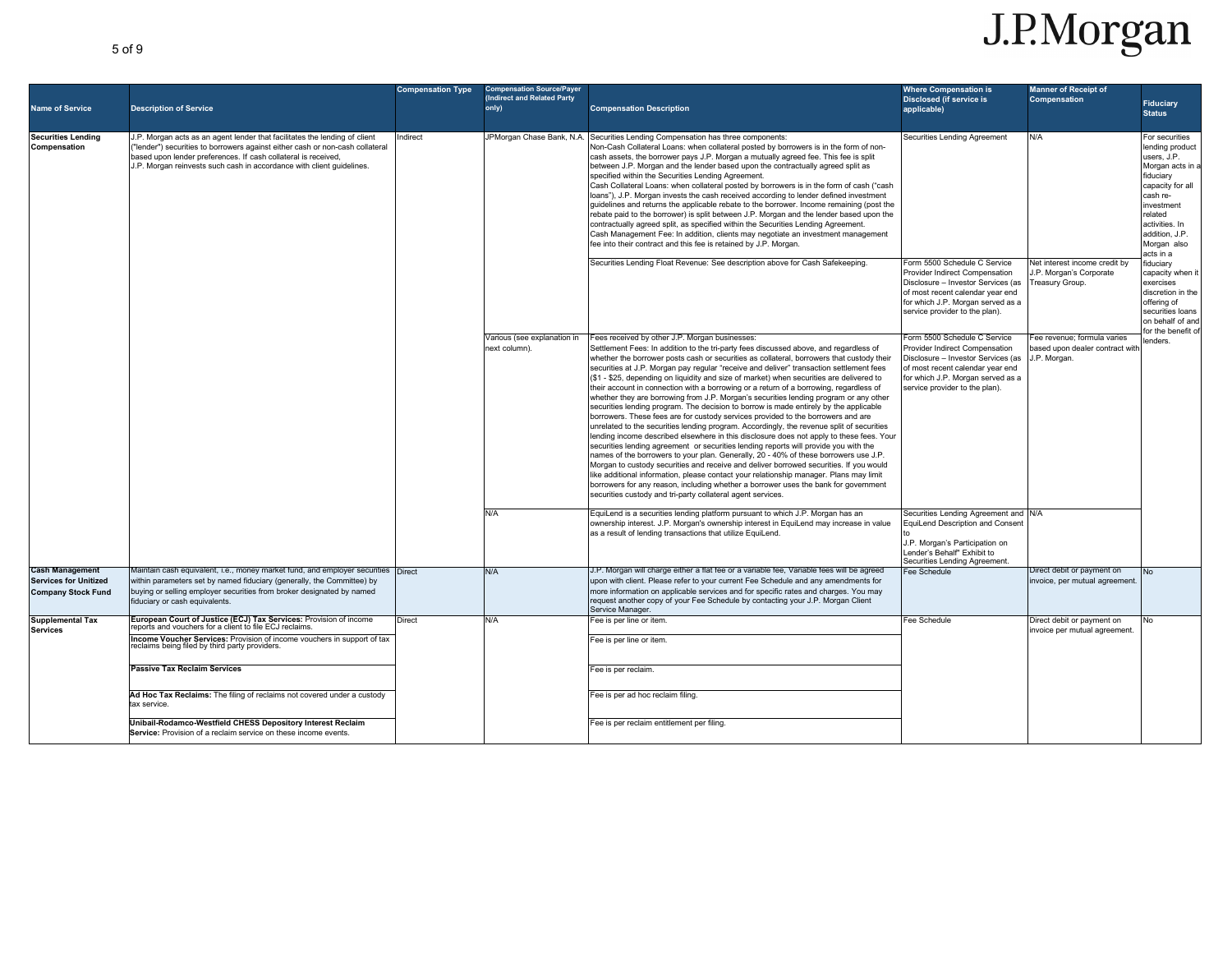| <b>Name of Service</b>                                                                                       | <b>Description of Service</b>                                                                                                                                                                                                                                                                                                                                                                                                                                                                          | <b>Compensation Type</b> | <b>Compensation Source/Payer</b><br>(Indirect and Related Party<br>only)                                     | <b>Compensation Description</b>                                                                                                                                                                                                                                                                                                                                                                                                                                                                                                                                                                                                                                                                                                                                                                                                                                                                                                                                                                                                                | <b>Where Compensation is</b><br><b>Disclosed (if service is</b><br>applicable)                                                                                                                                                                                                                                                                                                                                                                                                                                                                                                                                                                                                   | <b>Manner of Receipt of</b><br>Compensation                                    | <b>Fiduciary</b><br><b>Status</b>                                                                     |
|--------------------------------------------------------------------------------------------------------------|--------------------------------------------------------------------------------------------------------------------------------------------------------------------------------------------------------------------------------------------------------------------------------------------------------------------------------------------------------------------------------------------------------------------------------------------------------------------------------------------------------|--------------------------|--------------------------------------------------------------------------------------------------------------|------------------------------------------------------------------------------------------------------------------------------------------------------------------------------------------------------------------------------------------------------------------------------------------------------------------------------------------------------------------------------------------------------------------------------------------------------------------------------------------------------------------------------------------------------------------------------------------------------------------------------------------------------------------------------------------------------------------------------------------------------------------------------------------------------------------------------------------------------------------------------------------------------------------------------------------------------------------------------------------------------------------------------------------------|----------------------------------------------------------------------------------------------------------------------------------------------------------------------------------------------------------------------------------------------------------------------------------------------------------------------------------------------------------------------------------------------------------------------------------------------------------------------------------------------------------------------------------------------------------------------------------------------------------------------------------------------------------------------------------|--------------------------------------------------------------------------------|-------------------------------------------------------------------------------------------------------|
| J.P. Morgan CARS                                                                                             | J.P. Morgan CARS is a proprietary service that allocates daily cash and periodically rebalances<br>complex fund of fund structures, including target date funds and other managed allocation fund<br>structures. CARS allocates daily cash flows based on client directed parameters, and periodically<br>rebalances the underlying funds in order to return their allocations to the prescribed targets. CARS<br>is fully automated, and integrated with J.P. Morgan's custody and accounting systems | Direct                   | N/A                                                                                                          | J.P. Morgan will charge either a flat fee or a variable fee, Variable fees are based on number of top level "funds of<br>funds" and the underlying funds and/or basis points on the assets administered by the services.<br>Please refer to your current Fee Schedule and any amendments for more information on applicable services and for<br>specific rates and charges. You may request another copy of your Fee Schedule by contacting your J.P. Morgan<br><b>Client Service Manager</b>                                                                                                                                                                                                                                                                                                                                                                                                                                                                                                                                                  | Fee Schedule                                                                                                                                                                                                                                                                                                                                                                                                                                                                                                                                                                                                                                                                     | Direct debit or payment on<br>invoice, per mutual agreement                    | <b>No</b>                                                                                             |
| <b>Money Market Mutual</b><br><b>Fund Automated Sweep</b><br>Investment - J.P. Morgan<br>Funds               | Daily investment in client-designated J.P. Morgan money market mutual<br>funds via the Intra-Dav Sweep Service.                                                                                                                                                                                                                                                                                                                                                                                        | <b>Related Party</b>     | JP Morgan Distribution<br>Services, Inc. (affiliate)                                                         | Pursuant to agreements with the relevant Fund or the Fund Manager, as applicable, J.P.<br>Morgan may receive up to the full amount of the shareholder servicing fees listed in the<br>relevant Fund's Prospectus and Statement of Additional Information as percentage of the<br>average daily assets of the relevant Fund's shares held in J.P. Morgan customer<br>accounts. The annual rate of total fees received by J.P. Morgan, including the revenue<br>sharing fees described below, is capped at the relevant Fund's total annual expense ratio<br>less 0.10% on all share classes, except the Capital and Institutional share classes. For<br>the Capital share class, the rate is capped at the relevant Fund's total annual expense<br>ratio less 0.08%. For the Institutional share class, the rate is capped at the relevant<br>Fund's total annual expense ratio less 0.11%. The actual amount received by J.P.<br>Morgan may be reduced by fee waivers as instituted by the relevant Fund or Fund<br>Manager from time to time. | Prospectus: and Statement of<br>Additional Information: Form 5500<br>Schedule C Service Provider<br>Indirect Compensation Disclosure<br>Securities Services (as of the most<br>recent calendar year-end for which<br>J.P. Morgan served as a service<br>provider to the Plan); and "Sweep<br>Service into J.P. Morgan Money<br>Market Mutual Funds" disclosure<br>statement in the Authorization to<br>Sweep Cash into Money Market<br>Mutual Funds.                                                                                                                                                                                                                             | Monthly payment by Fund and No<br>Fund Manager.                                |                                                                                                       |
|                                                                                                              |                                                                                                                                                                                                                                                                                                                                                                                                                                                                                                        |                          | J.P. Morgan Investment<br>Management Inc. (affiliate);<br>JP Morgan Investment<br>Advisors, Inc. (affiliate) | Pursuant to agreements with the relevant Fund or the Fund Manager, as applicable, J.P.<br>Morgan may receive, as revenue sharing fees, up to 0.05% of the average daily assets of<br>the relevant Fund's shares held in J.P. Morgan customer accounts. The annual rate of<br>total fees received by J.P. Morgan, including the shareholder servicing fees described<br>above, is capped at the relevant Fund's total annual expense ratio less 0.10% on all<br>share classes, except the Capital and Institutional share classes. For the Capital share<br>class, the rate is capped at the relevant Fund's total annual expense ratio less 0.08%.<br>For the Institutional share class, the rate is capped at the relevant Fund's total annual<br>expense ratio less 0.11%. The actual amount received by J.P. Morgan may be reduced<br>by fee waivers as instituted by the relevant Fund or Fund Manager from time to time.                                                                                                                  |                                                                                                                                                                                                                                                                                                                                                                                                                                                                                                                                                                                                                                                                                  | Monthly payment by Fund and No<br>Fund Manager.                                |                                                                                                       |
| <b>Money Market Mutual</b><br><b>Fund Automated Sweep</b><br><b>Investment - Third Party</b><br><b>Funds</b> | Daily investment in client-designated money market mutual funds of third<br>party fund providers via the Intra-Day Sweep Service.                                                                                                                                                                                                                                                                                                                                                                      | Indirect                 | Third party fund and/or its<br>affiliates                                                                    | Pursuant to agreements with the relevant Fund or Fund Manager, as applicable, J.P.<br>Morgan may receive fees, including 12b-1 fees and shareholder servicing fees, as<br>described in the relevant Fund's Prospectus and Statement of Additional Information.<br>J.P. Morgan may also receive revenue sharing fees. The annual rate of total fees<br>received by J.P. Morgan, as a percentage of the average daily assets of the relevant<br>Fund's shares held in J.P. Morgan customer accounts, is capped at 0.10%. The actual<br>amount received by J.P. Morgan may be reduced by fee waivers as instituted by the<br>relevant Fund or Fund Manager from time to time.                                                                                                                                                                                                                                                                                                                                                                     | 12b-1 and Shareholder Servicing Fees<br>Prospectus and Statement of<br>Additional Information; "Sweep Service<br>into Third Party Money Market Mutual<br>Funds" disclosure statement in the<br>Authorization to Sweep Cash into<br>Money Market Mutual Funds.<br>Revenue Sharing Fees:-- Form 5500<br>Schedule C Service Provider Indirect<br>Compensation Disclosure - Securities<br>Services (as of the most recent<br>calendar year-end for which J.P.<br>Morgan served as a service provider to<br>the Plan); "Sweep Service into Third<br>Party Money Market Mutual Funds"<br>disclosure statement in the<br>Authorization to Sweep Cash into<br>Money Market Mutual Funds. | Monthly payment by Fund and No<br>Fund Manager.                                |                                                                                                       |
| <b>Cash and Liquidity</b><br><b>Services - Customized</b>                                                    | Provide investment management services for client-specific custom<br>domestic short term investment fund (STIF).                                                                                                                                                                                                                                                                                                                                                                                       | Direct                   | N/A                                                                                                          | J.P. Morgan charges a fixed basis point fee assessed daily and paid monthly on total<br>assets in the account.                                                                                                                                                                                                                                                                                                                                                                                                                                                                                                                                                                                                                                                                                                                                                                                                                                                                                                                                 | <b>Investment Management</b><br>Agreement                                                                                                                                                                                                                                                                                                                                                                                                                                                                                                                                                                                                                                        | Direct debit or payment on<br>invoice, per mutual agreement                    | No                                                                                                    |
| <b>Short Term Investment</b><br>Fund - STIF                                                                  |                                                                                                                                                                                                                                                                                                                                                                                                                                                                                                        | Indirect                 | Various (see explanation in<br>next column).                                                                 | Cash Investment in Repurchase Agreements using Tri-party Agent Services: In<br>compliance with your guidelines, J.P. Morgan may invest the STIF in repurchase<br>agreements. Where J.P. Morgan provides this service to a collateral provider that has<br>engaged in a repurchase agreement or securities lending transaction with the<br>Plan, J.P. Morgan charges the collateral providers for this tri-party service. The<br>standard fee range across major markets is as follows: (i) 2-<br>4.5 basis points ("bps") per annum on the securities collateral posted; and (ii) settlement<br>fee of \$5-10 per transaction, paid when securities are delivered into or out of collateral<br>provider's longbox account (excluding allocations). The fees reflected above are subject<br>to a minimum fee amount and/or account maintenance fees as negotiated with the<br>collateral provider.                                                                                                                                              | Form 5500 Schedule C Service<br>Provider Indirect Compensation<br>Disclosure - Investor Services (as<br>of most recent calendar year end<br>for which J.P. Morgan served as a<br>service provider to the plan).                                                                                                                                                                                                                                                                                                                                                                                                                                                                  | Fee revenue; formula varies<br>based upon dealer contract with<br>J.P. Morgan. | J.P. Morgan<br>acts in a<br>fiduciary<br>capacity for all<br>cash investmen<br>related<br>activities. |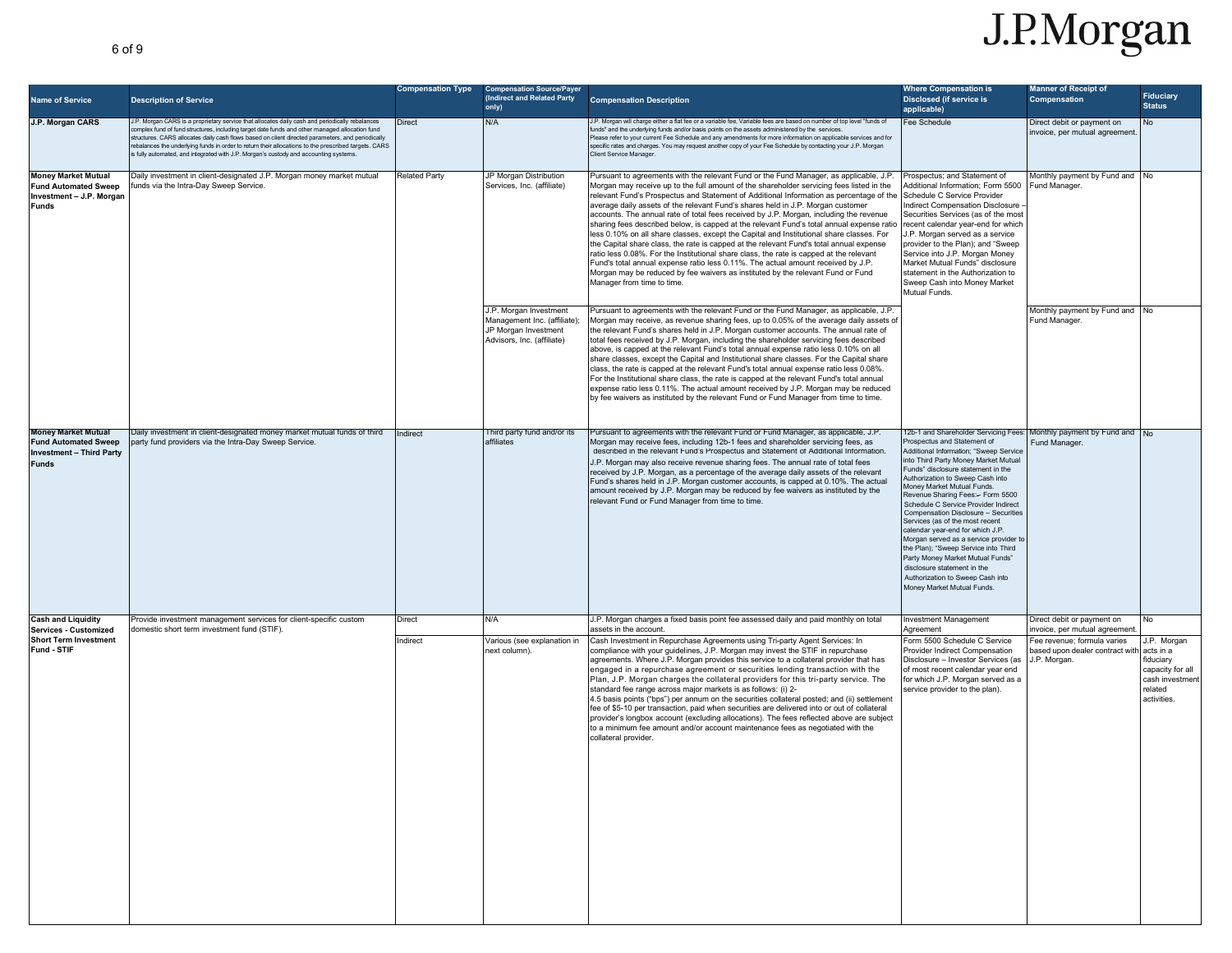| <b>Name of Service</b><br><b>Cash Safekeeping (Float</b><br><b>Revenue on Uninvested</b><br>Cash) | <b>Description of Service</b><br>Provide safekeeping for funds that may be held: (i) as un-invested cash (i.e. Indirect<br>cash that is received after cut-off time for designated sweep vehicle or for<br>which no sweep vehicle has been designated); (ii) with respect to failed<br>securities transactions; or (iii) in demand deposit or other non-interest<br>bearing accounts established for the payment of disbursements or benefits<br>or that are otherwise maintained for similar purposes in administering the<br>account. The float period for: (i) disbursements commences one to five<br>business days after a check for the payment of such benefits or<br>disbursements is mailed and ends on the date the check is presented for<br>encashment; (ii) failed securities transactions commences on the<br>contractual settlement date and ends on the date the transaction is settled<br>or cancelled at the direction of the Investment Manager (or the Committee<br>in the case of a Company-Directed Account, as applicable); and (iii) un-<br>invested cash commences when such cash is received and ends on the<br>date that such cash is invested pursuant to proper instructions.                                                                                                                                                                                                                                                       | <b>Compensation Type</b> | <b>Compensation Source/Payer</b><br>(Indirect and Related Party<br>only)<br>Various (see explanation in<br>next column) | <b>Compensation Description</b><br>J.P. Morgan, its affiliates, and its subcustodians derive earnings (float) from the use of<br>cash held on deposit. There is no specific rate at which such float accrues. J.P. Morgan<br>employs such funds in a variety of financial instruments including, but not limited to,<br>loans to J.P. Morgan's customers and investment securities. Any remaining funds are<br>held in J.P. Morgan's account with the Federal Reserve Bank, where such funds earn<br>interest at a rate determined from time to time by the Board of Directors of the Federal<br>Reserve Bank System, With respect to non-US dollar accounts, where J.P. Morgan is a<br>direct member of the local monetary system. J.P. Morgan may invest such funds in a<br>variety of financial instruments or may leave such funds on deposit with the local central<br>bank, where such funds earn interest in accordance with local market practice. Where the<br>J.P. Morgan is not a direct member of the local system, funds are held at local<br>subcustodian banks and, depending on the market in question, J.P. Morgan may earn<br>interest at rates offered by such local subcustodian. | <b>Where Compensation is</b><br><b>Disclosed (if service is</b><br>applicable)<br>Form 5500 Schedule C Service<br>Provider Indirect Compensation<br>Disclosure - Investor Services (as<br>of most recent calendar year end<br>for which J.P. Morgan served as a<br>service provider to the plan).                                                                                                                                                                                                                     | <b>Manner of Receipt of</b><br><b>Compensation</b><br>Net interest income credit. | <b>Fiduciarv</b><br><b>Status</b><br><b>No</b> |
|---------------------------------------------------------------------------------------------------|-----------------------------------------------------------------------------------------------------------------------------------------------------------------------------------------------------------------------------------------------------------------------------------------------------------------------------------------------------------------------------------------------------------------------------------------------------------------------------------------------------------------------------------------------------------------------------------------------------------------------------------------------------------------------------------------------------------------------------------------------------------------------------------------------------------------------------------------------------------------------------------------------------------------------------------------------------------------------------------------------------------------------------------------------------------------------------------------------------------------------------------------------------------------------------------------------------------------------------------------------------------------------------------------------------------------------------------------------------------------------------------------------------------------------------------------------------------------|--------------------------|-------------------------------------------------------------------------------------------------------------------------|-------------------------------------------------------------------------------------------------------------------------------------------------------------------------------------------------------------------------------------------------------------------------------------------------------------------------------------------------------------------------------------------------------------------------------------------------------------------------------------------------------------------------------------------------------------------------------------------------------------------------------------------------------------------------------------------------------------------------------------------------------------------------------------------------------------------------------------------------------------------------------------------------------------------------------------------------------------------------------------------------------------------------------------------------------------------------------------------------------------------------------------------------------------------------------------------------------|-----------------------------------------------------------------------------------------------------------------------------------------------------------------------------------------------------------------------------------------------------------------------------------------------------------------------------------------------------------------------------------------------------------------------------------------------------------------------------------------------------------------------|-----------------------------------------------------------------------------------|------------------------------------------------|
| <b>Earnings Credit Rate</b><br>(ECR)                                                              | Under the ECR program, eligible accounts holding un-invested cash will<br>generate a credit (Earnings Credit) that can be used to reduce the amount<br>of direct service fees the customer is required to pay J.P. Morgan. The<br>amount of credit is based on a rate, the ECR, set periodically by J.P.<br>Morgan after considering a range of factors, including, but not limited to: (i)<br>the market rate environment, (ii) deposit insurance fees, (iii) relevant<br>competitor pricing; and (iv) J.P. Morgan's demand for funds. On days<br>during which the relevant account(s) end the day in a positive cash balance.<br>J.P. Morgan will calculate the Earnings Credit using the following formula:<br>closing cash balance on that business day x the ECR rate/ Number of days<br>in the year. J.P. Morgan will apply the Earnings Credit, if any, towards the<br>customer's custody fees. Depending on the account analysis platform,<br>Earnings Credits may expire at the end of the billing cycle or at the end of a<br>calendar year, unless otherwise explicitly and mutually agreed by the<br>customer and J.P. Morgan. For more information see the applicable<br>agreements and disclosures you received prior to electing ECR (and any<br>amendments or notices you may receive thereafter). You may request a<br>more detailed description of ECR, including current rates, from your J.P.<br>Morgan Client Service Manager at any time. | ndirect                  | JPMorgan Chase Bank, N.A.                                                                                               | J.P. Morgan earns revenue by retaining the difference, if any, between the float earned<br>on cash balances and the Earnings Credit J.P. Morgan applies toward reducing customer<br>fees.<br>For additional information on Float, please see the Cash Safekeeping description above.                                                                                                                                                                                                                                                                                                                                                                                                                                                                                                                                                                                                                                                                                                                                                                                                                                                                                                                  | Earnings Credit Rate Disclosure<br>received prior to electing ECR (and<br>any amendments or notices you<br>may have received thereafter).<br>To view rates and earnings credits<br>applicable to your account(s) at any<br>time, navigate to the "Earnings<br>Credits - Premium Assessment<br>Fees - Overdraft Charges<br>Statement" within the Views<br>Portfolio Reporting (VPR) tool in<br>J.P. Morgan Markets<br>(www.jpmm.com). Or, contact your<br>J.P. Morgan Client Service<br>Manager.                       | Net interest income credit.                                                       | No                                             |
| <b>Interest Bearing Account</b>                                                                   | The Interest Bearing Account provides participating clients with the ability to Indirect<br>earn interest based on the available cash balances that are held in their<br>applicable account(s).<br>The rate of interest is set periodically by J.P. Morgan after considering a<br>range of factors, including, but not limited to: (i) the market rate<br>environment; (ii) deposit insurance fees, (iii) relevant competitor pricing;<br>and (iv) J.P. Morgan's demand for funds. On days during which the interest<br>bearing account(s) end the day in a positive cash balance, J.P. Morgan will<br>calculate interest using the following formula:<br>Available cash closing balance of that business day x the interest rate/<br>number of days in the year.                                                                                                                                                                                                                                                                                                                                                                                                                                                                                                                                                                                                                                                                                               |                          | JPMorgan Chase Bank, N.A.                                                                                               | J.P. Morgan earns revenue by retaining the difference, if any, between the float earned<br>on cash balances and the rate paid on deposits.<br>For additional information on Float, please see the Cash Safekeeping description above.                                                                                                                                                                                                                                                                                                                                                                                                                                                                                                                                                                                                                                                                                                                                                                                                                                                                                                                                                                 | Interest Bearing Account<br>Disclosure received prior to<br>electing Interest Bearing Accounts<br>(and any amendments or notices<br>you may have received thereafter).<br>To view rates and interest<br>applicable to your account(s) at any<br>time, navigate to the "Earnings"<br>Credits - Premium Assessment<br>Fees - Overdraft Charges<br>Statement" within the Views<br>Portfolio Reporting (VPR) tool in<br>J.P. Morgan Markets<br>(www.jpmm.com). Or, contact your<br>J.P. Morgan Client Service<br>Manager. | Net interest income credit.                                                       | No                                             |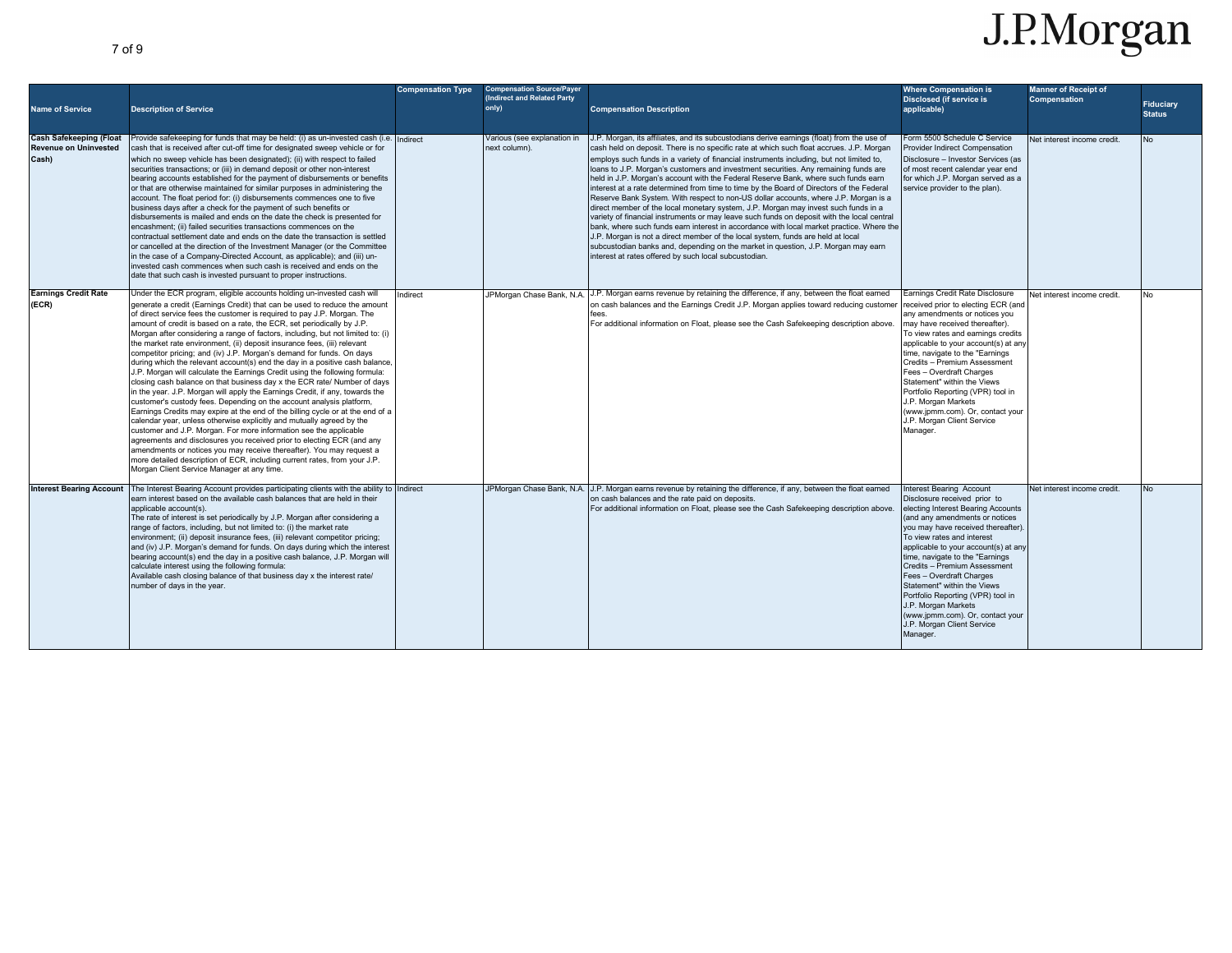| <b>Name of Service</b>                                    | <b>Description of Service</b>                                                                                                                                                                                                                                                                                                                                                                                                                                                                                                                                                                                                                                                                                                                                                                                                                                                                                                                                                                                                                                                                                                                                                                                                                                                                                                                   | <b>Compensation Type</b> | <b>Compensation Source/Payer</b><br>(Indirect and Related Party<br>only) | <b>Compensation Description</b>                                                                                                                                                                                                                                                                                                                                                                                                                                                                                                                                                                                                                                                                                                                                                                                                                                                                                                                                                                                                                                                                                 | <b>Where Compensation is</b><br><b>Disclosed (if service is</b><br>applicable)                                                                                                                                                                                                                                                                                                                                                                                                                                                                           | <b>Manner of Receipt of</b><br><b>Compensation</b>          | <b>Fiduciary</b> |
|-----------------------------------------------------------|-------------------------------------------------------------------------------------------------------------------------------------------------------------------------------------------------------------------------------------------------------------------------------------------------------------------------------------------------------------------------------------------------------------------------------------------------------------------------------------------------------------------------------------------------------------------------------------------------------------------------------------------------------------------------------------------------------------------------------------------------------------------------------------------------------------------------------------------------------------------------------------------------------------------------------------------------------------------------------------------------------------------------------------------------------------------------------------------------------------------------------------------------------------------------------------------------------------------------------------------------------------------------------------------------------------------------------------------------|--------------------------|--------------------------------------------------------------------------|-----------------------------------------------------------------------------------------------------------------------------------------------------------------------------------------------------------------------------------------------------------------------------------------------------------------------------------------------------------------------------------------------------------------------------------------------------------------------------------------------------------------------------------------------------------------------------------------------------------------------------------------------------------------------------------------------------------------------------------------------------------------------------------------------------------------------------------------------------------------------------------------------------------------------------------------------------------------------------------------------------------------------------------------------------------------------------------------------------------------|----------------------------------------------------------------------------------------------------------------------------------------------------------------------------------------------------------------------------------------------------------------------------------------------------------------------------------------------------------------------------------------------------------------------------------------------------------------------------------------------------------------------------------------------------------|-------------------------------------------------------------|------------------|
|                                                           |                                                                                                                                                                                                                                                                                                                                                                                                                                                                                                                                                                                                                                                                                                                                                                                                                                                                                                                                                                                                                                                                                                                                                                                                                                                                                                                                                 |                          |                                                                          |                                                                                                                                                                                                                                                                                                                                                                                                                                                                                                                                                                                                                                                                                                                                                                                                                                                                                                                                                                                                                                                                                                                 |                                                                                                                                                                                                                                                                                                                                                                                                                                                                                                                                                          |                                                             | <b>Status</b>    |
|                                                           | Hybrid Product (ECR plus Combination product consisting of the Earnings Credit Rate (ECR) service<br>Interest Bearing Account) and the Interest Bearing Account service. The client sets a "peg" amount<br>and ECR is applied up to the peg balance; cash balances above the peg<br>amount earn hard dollar interest. The ECR provides soft dollar credit for the<br>client to offset servicing fees on the client's invoice.<br>For additional information on ECR and Interest Bearing Accounts please<br>see the applicable service descriptions above.                                                                                                                                                                                                                                                                                                                                                                                                                                                                                                                                                                                                                                                                                                                                                                                       | Indirect                 | JPMorgan Chase Bank, N.A.                                                | J.P. Morgan earns revenue by retaining the difference, if any, between: (i) the float<br>earned on cash balances and (ii)(a) the combined Earnings Credit J.P. Morgan applies<br>toward reducing customer fees; or (b) the rate paid on deposits.<br>For additional information on Float, please see the Cash Safekeeping description above.                                                                                                                                                                                                                                                                                                                                                                                                                                                                                                                                                                                                                                                                                                                                                                    | Earnings Credits Rate and Interest<br>Bearing Account Disclosure<br>received prior to electing Hybrid<br>Product (and any amendments or<br>notices you may have received<br>thereafter).<br>To view rates, interest and<br>earnings credits applicable to your<br>account(s) at any time, navigate to<br>the "Earnings Credits - Premium<br>Assessment Fees - Overdraft<br>Charges Statement" within the<br>Views Portfolio Reporting (VPR)<br>tool in J.P. Morgan Markets<br>(www.jpmm.com). Or, contact your<br>J.P. Morgan Client Service<br>Manager. | Net interest income credit.                                 | <b>No</b>        |
| <b>Overdraft Protection</b><br>(Overdraft Fees)           | The advance, by J.P. Morgan, of an amount equal to the amount of any<br>overdraft in a customer's account if a debit to any currency in the<br>customer's account results in a debit balance. If J.P. Morgan elects to make<br>such an advance, it will be deemed a loan to the customer, payable on<br>demand, bearing interest at the applicable rate charged by J.P. Morgan.                                                                                                                                                                                                                                                                                                                                                                                                                                                                                                                                                                                                                                                                                                                                                                                                                                                                                                                                                                 | <b>Direct</b>            | N/A                                                                      | For U.S. based accounts, U.S. dollar overdrafts are currently charged at the Federal<br>Funds Effective rate plus 2%. For non-U.S. based accounts there are 3 categories of<br>overdraft charges. For specifically identified currencies in respect of which the overdraft<br>rate is linked to an external benchmark, the overdraft rate is the external benchmark plus<br>a fixed basis point amount. For specifically identified frequently traded currencies in<br>respect of which an external benchmark is not used by J.P. Morgan, the overdraft rate is<br>a flat number of basis points. For all other currencies, the overdraft rate is a flat number<br>of basis points, subject to change depending on the rate offered by the local sub<br>custodian bank that J.P. Morgan engages in such market. For a limited numberof<br>currencies that are not treasury managed or limited movement due to regulation, the<br>overdraft rate is 0 basis points. A chart specifically identifying the rate charged for each<br>currency is included in the current relevant compensation disclosure document. | Fee Schedule                                                                                                                                                                                                                                                                                                                                                                                                                                                                                                                                             | Direct debit or payment on<br>invoice, per mutual agreement | <b>No</b>        |
| venues, securities<br>depositories and other<br>platforms | Information about trading J.P. Morgan, its affiliates, subcustodians or other subcontractors may have<br>an ownership interest in the following entities: (i) trading venues, such as<br>electronic communications networks; and/or (ii) securities depositories.                                                                                                                                                                                                                                                                                                                                                                                                                                                                                                                                                                                                                                                                                                                                                                                                                                                                                                                                                                                                                                                                               | Indirect/Related Party   | N/A                                                                      | Ownership interests in various trading venues and securities depositories may increase in N/A<br>value based on business transacted through such entities. As a directed trustee or<br>custodian, neither J.P. Morgan nor its subcustodians have any authority or responsibility<br>to select the trading venue or securities depository. Trading venues are selected by the<br>party directing the investment. Securities depositories are a function of the securities<br>infrastructure of a particular jurisdiction and are not selected by J.P. Morgan or its<br>subcustodians                                                                                                                                                                                                                                                                                                                                                                                                                                                                                                                             |                                                                                                                                                                                                                                                                                                                                                                                                                                                                                                                                                          | N/A                                                         | N/A              |
| <b>Gifts and Entertainment</b>                            | J.P. Morgan's code of conduct and other gift related policies generally<br>prohibit acceptance of any gifts, entertainment or other non-monetary<br>compensation in connection with the services J.P. Morgan provides to any<br>particular client, including any particular plan, or in return for any business<br>of the firm. Exceptions may be made for certain nominal non-cash gifts to<br>employees of less than \$100 in value meeting certain criteria specified in<br>the relevant code of conduct and policy.<br>Acceptance of meals, refreshments, and entertainment in the course of a<br>host- attended, business-related meeting or other occasion may be<br>permitted in certain limited circumstances.<br>Acceptance of travel or accommodation expenses are prohibited.<br>The code of conduct and gift policies set conditions for each of these types<br>of payments, and do not permit any gifts or entertainment unless it is clear<br>that the gift-giving person is not trying to influence or reward the J.P.<br>Morgan employee inappropriately in connection with any business decision<br>or transaction and the gift is unsolicited.<br>J.P. Morgan addresses conflicts of interest by ensuring that any such<br>payments do not relate to any particular transaction or investment made by<br>J.P. Morgan clients. | Indirect                 | N/A                                                                      | N/A                                                                                                                                                                                                                                                                                                                                                                                                                                                                                                                                                                                                                                                                                                                                                                                                                                                                                                                                                                                                                                                                                                             | N/A                                                                                                                                                                                                                                                                                                                                                                                                                                                                                                                                                      | N/A                                                         | N/A              |